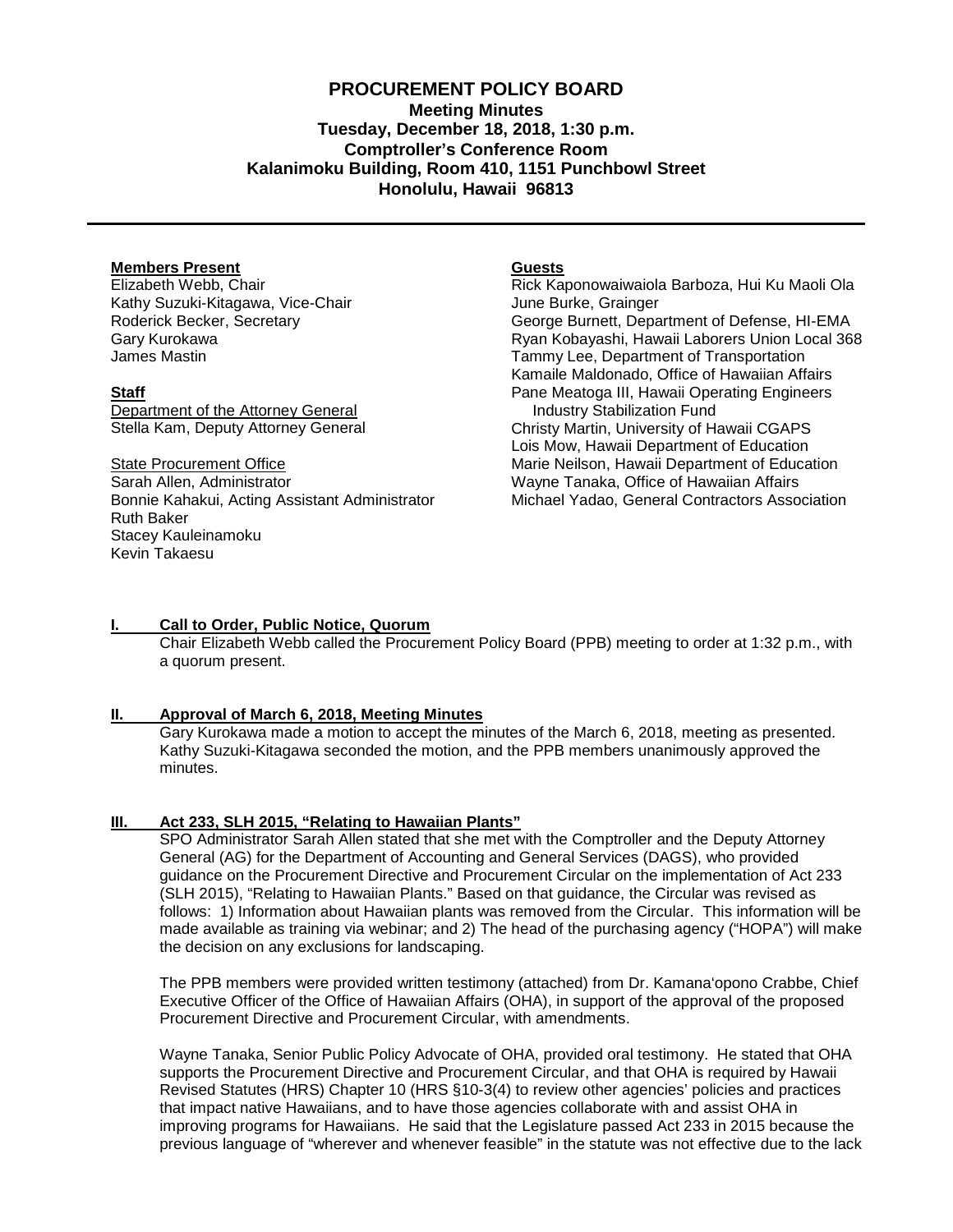of knowledge of native Hawaiian plants and their care, as well as their scarcity in the market. OHA presented to the PPB members a price comparison chart of native Hawaiian plants versus introduced plants in the market.

The draft Procurement Circular states that the HOPA would have to keep in the contract file a written memo about exclusions for those areas where Hawaiian plant species are not appropriate for the particular landscaping needs or environmental conditions of the plan or subject site. Mr. Tanaka requested that the Procurement Circular add language requiring HOPAs to send a copy of that exclusion memo for record to OHA because it is important for OHA to know how these exclusions work and to monitor the implementation of Act 233. OHA also requested that the Procurement Circular include a link to direct HOPAs to OHA's Hawaiian plants resource as guidance for solicitations. Mr. Tanaka said that in compiling this resource, OHA had contracted for training, utilized funding for educational materials, and worked with plant experts on a list of native Hawaiian plants and information their care.

Deputy Attorney General Stella Kam stated that OHA's request to add the statement "E-mail completed form to [info@oha.org](mailto:info@oha.org) within ten [10] days of the Department Head's final determination" sounds more like a statutory requirement. She recommends that OHA create a process that regularly requests HOPAs to submit exclusion forms to OHA. Ms. Kam also noted that such requests to HOPAs under the Uniform Information Practices ACT (UIPA) starts the clock for the agency to respond to the request. She noted that there may be instances when OHA does not receive any memoranda on exclusions.

Roderick K. Becker asked for clarification in "Section IV. Procedures for Exclusion from Total Plant Footprint," if the HOPA's decision is final. Kamaile Maldonado of OHA stated that the intent of Act 233 (SLH 2015) was to exclude those areas in which Hawaiian plant species are not appropriate for the particular landscaping needs or environmental conditions. She reiterated that non-profit organizations collectively compiled information on native Hawaiian plants.

Ms. Webb recommended that having links available to training on native Hawaiian plants would be more appropriate. Ms. Allen agreed with that recommendation.

Rick Kaponowawaiola Barboza, a Hawaiian plants expert contracted by OHA, stated the pricing chart provided to the PPB members is an average of cost of native and non-native plants for all Hawaiian islands, as well as a list of 30 nurseries with 170 species that other nurseries also grow. He said that he will be able to meet the demand for native Hawaiian plants and can ship Hawaiian plants to all islands. He commented that there have been cases that after an award was made, contractors would change Hawaiian plants to non-native plants in order to increase their profits.

Ms. Suzuki-Kitagawa made a motion to approve the Procurement Directive 2019-01. James Mastin seconded the motion. The PPB members unanimously approved the Procurement Directive.

#### **IV. Small Business Registration & Database**

SPO Acting Assistant Administrator Bonnie Kahakui reported that the Small Business Registration & Database had a soft launch in November 2018, and that the SPO is working with Solutions Pacific on getting the word out for small businesses to register on HANDS. Ms. Kahakui gave a demonstration of the test registration page on HANDS, in which businesses go through self-certification and input information on ownership, affiliations, commodity codes, and gross revenues. Businesses will be required to update their information every three years.

Ms. Kahakui answered a question on whether the state has a small business preference. She replied that there is a small business set-aside, and that the statute says that the Chief Procurement Officer shall set aside 20% for small businesses. Ms. Allen referred to the executive memorandum signed by then-Gov. Linda Lingle stating this requirement.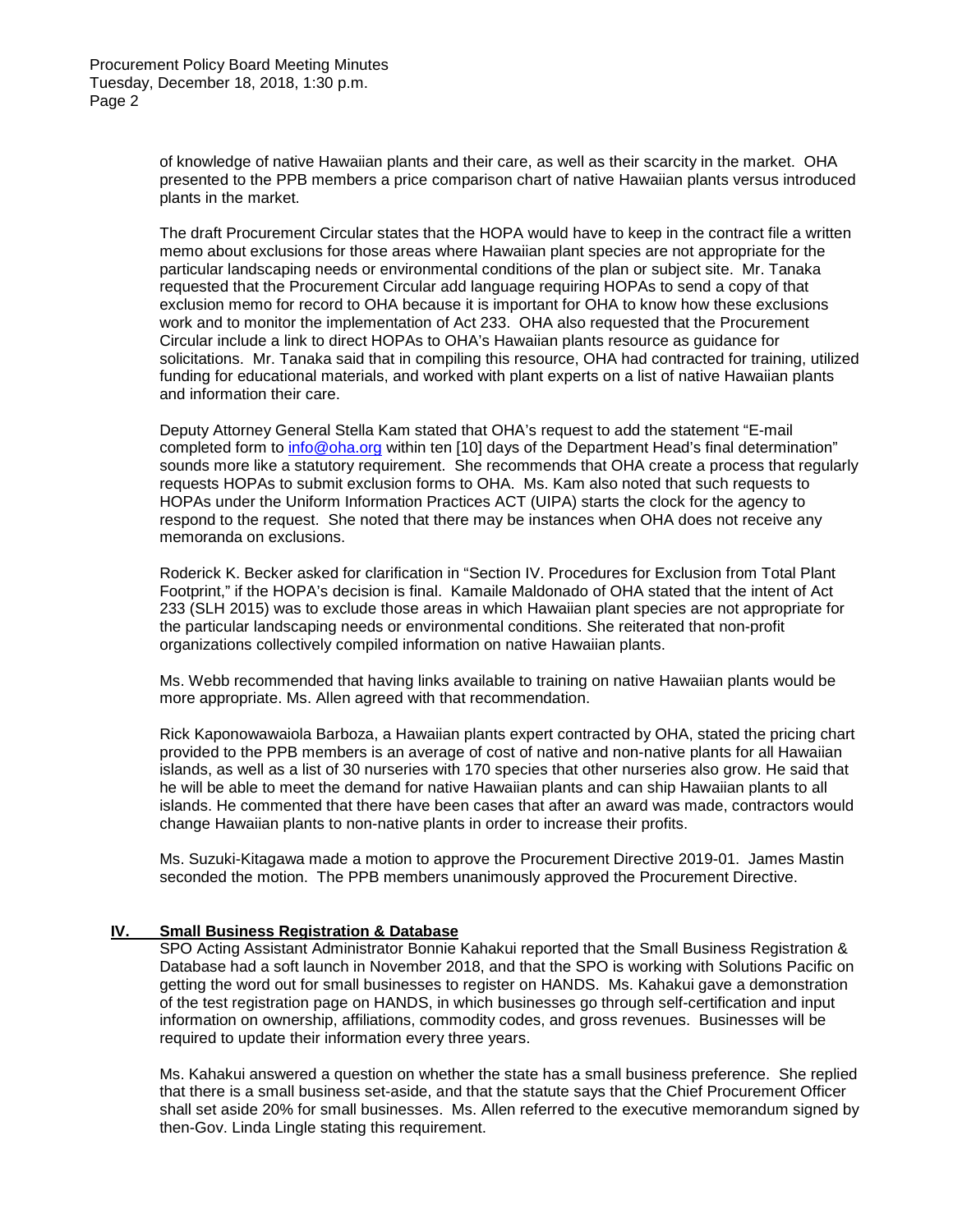Ms. Kahakui stated that the Small Business Database does not currently tie HIePRO to vendors, but may in the future so that vendors will receive a notice of solicitation. Agencies can view the database.

#### **V. Hawaii Administrative Rules Review**

Ms. Kahakui informed the PPB that the SPO is methodically reviewing the Hawaii Administrative Rules (HAR) and is making suggestions/changes for consistency and clarity. She stated that the SPO will review the Procurements Exempt from the Code, which are listed in Exhibit A in HAR Chapter 3- 120-4 and dated October 30, 2014. She added that the HAR states that the PPB are to review the rules periodically. She stated that HAR Chapter 3-120-4(e) states that the PPB shall review Exhibit A annually or more frequently as needed. HAR Chapter 3-122-81(j), regarding Sole Source Procurements, shall be reviewed by the PPB biennially and that revisions be issued as a Procurement Directive.

### **VI. Procurement Review – Emergency Procurement**

Ms. Allen reported that the SPO receives requests to approve emergency procurement, but denies the requests that are not deemed emergency in nature. She introduced Kevin Takaesu, SPO's Compliance supervisor, who explained emergency procurement to the PPB.

Mr. Takaesu presented information on Emergency Procurement, which is governed by Hawaii Revised Statute (HRS) 103D-307 and Hawaii Administrative Rule (HAR) 3-122, subchapter 10. The SPO uses these as guidelines to determine if the request is truly an emergency. He explained that Emergency Procurements may be utilized only to purchase the immediate needs for the emergency and that small purchase requirements do not apply to Emergency Procurements. To be classified as an emergency, the situation has of an unusual or compelling urgency that creates a threat to the public. The situation must be unforeseen or unanticipated, and that approval by the Chief Procurement Officer is needed either before the emergency, if practicable, or is obtained "after the fact."

Mr. Takaesu added that a situation is deemed not an emergency are those that have been ongoing, but needs immediate attention due to a lack of proper maintenance. Other reasons are that the agency has not been responsive to correct the situation; has not budgeted for the repair, maintenance and/or upgrade; or has made procurements to use funds before the end of a fiscal year. He also noted that of the Emergency Procurement requests submitted to the SPO for review, less than 20% are disapproved. If the requesting department has a request disapproved but has already received services from a vendor, the procurement is classified as a violation. In order for the vendor to receive payment in this case, the department needs to submit a Procurement Violation form (SPO-016) to the SPO, which then obtains approval from the Comptroller.

Mr. Takaesu shared several examples of some requests for emergency procurements that are submitted to the SPO.

Ms. Allen stated that the SPO brought up the issue of emergency procurements for the PPB so that there was an interaction between the agencies and the PPB, and noted that training on emergency procurement is available on-demand online. Various state agencies took the opportunity to present oral comments on the issue of emergency procurement.

Tammy Lee of the Department of Transportation shared difficulties that Airports has, for example, the DOT felt that cracks in the fuel tank system at Lihue Airport and Daniel K. Inouye Airport were clearly emergency in nature, but that was denied.

George Burnett of the Department of Defense shared the department's challenge in getting an extension of a lapsed contract.